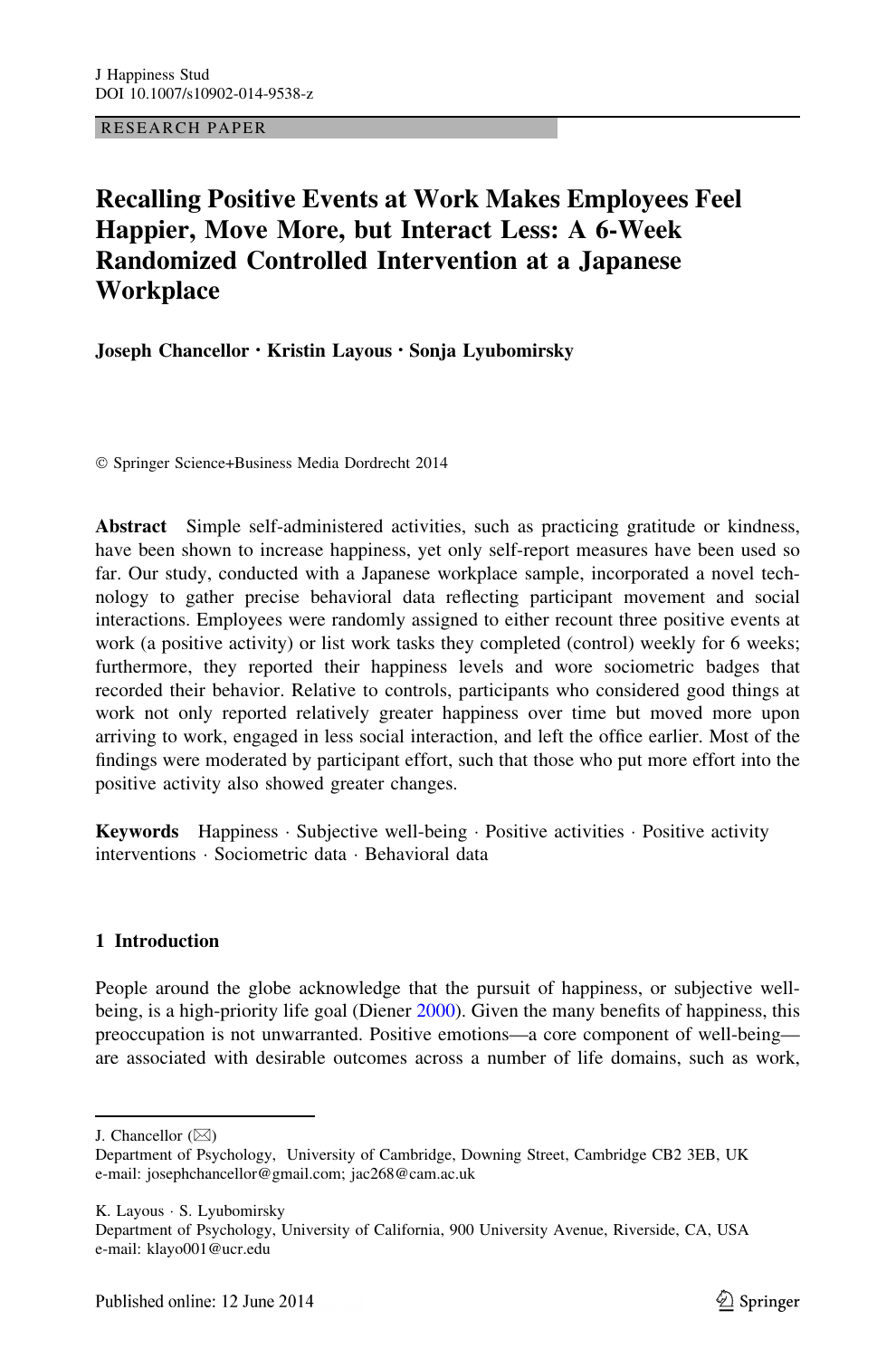relationships, and physical health (Lyubomirsky et al. [2005\)](#page-16-0). Fortunately, research over the past decade has established that engaging in positive activities—for example, performing acts of kindness (Layous et al. [2012\)](#page-16-0) or expressing gratitude (Emmons and McCullough [2003;](#page-15-0) Lyubomirsky et al. [2011\)](#page-16-0)—can sustainably increase happiness in practitioners (see Layous and Lyubomirsky [2014;](#page-15-0) Lyubomirsky and Layous [2013,](#page-16-0) for reviews). Broadly, positive activities are simple, intentional, and regular practices meant to mimic the myriad healthy thoughts and behaviors (e.g., prosocial behavior, grateful and optimistic thinking; Lyubomirsky and Layous [2013\)](#page-16-0) that happy people naturally engage in. However, the research on positive activities to date has suffered from several significant limitations. First, experimental interventions to test the efficacy and boundary conditions of positive activities are predominantly conducted in the West. Second, they neglect the workplace. Third, and perhaps most important, they fail to measure actual human behavior. Our study sought to remedy each of these shortcomings by experimentally testing a positive activity in a Japanese workplace sample and collecting behavioral data.

# 1.1 Expanding Outcome Variables: Sociometric and Ambulatory Behavioral Measurement

A primary aim of our study was to examine whether a specific positive activity—a grateful thinking exercise involving recalling three good things that occurred each week at work can lead to increases in happiness over time. In addition to collecting self-reports of happiness, however, we also examined how the positive activity might change the employees' actual behavior—specifically, their physical movements and social interactions—over time. A frequent criticism leveled against social and personality psychology is that it overlooks actual behavioral variables (Baumeister et al. [2007](#page-14-0)). Psychologists often instead rely on self-report surveys, which are subject to numerous cognitive and memory biases (e.g., Kahneman et al. [2004](#page-15-0)). That behavioral variables are usually excluded from studies is testament to the difficulties and hassles associated with observing, recording, and coding participants' behavior.

Fortunately, recent technological developments, such as computer miniaturization, long-lasting batteries, and wireless communication, are facilitating a new approach to behavioral monitoring that is more robust and less laborious than traditional methods. Also, because miniaturized devices can be worn unobtrusively, researchers can monitor participants in naturalistic locations, such as schools or workplaces, rather than confining them to artificial laboratory environments. In this study, we used a custom-built ambulatory assessment device with sociometric instruments (measuring face-to-face interactions), which resembles an employee badge or name tag. Specifically, this sociometric badge, the Hitachi Business Microscope®, allowed us to measure levels of physical activity throughout the day, as well as amount of time spent in social interactions. The badge has been used in studies of flow, knowledge transfer, and interoffice communication (for more information about the device and corresponding research, see Yano et al. [2012](#page-16-0)). For example, researchers have found that participants' consistency in ambulatory movement correlates with the likelihood of being in a state of flow or engagement (Ara et al. [2009](#page-14-0)). Hitachi has used such data to offer feedback to employees to help them balance knowledge sharing (i.e., interacting with other employees) and knowledge creation (i.e., time alone concentrating; Sato et al. [2009;](#page-16-0) Tsuji et al. [2009\)](#page-16-0).

This new technology gave us an opportunity to employ ambulatory and sociometric measurements to validate that the practice of a positive activity would not only produce changes in our participants' self-reports, but also in their actual behaviors, as well as to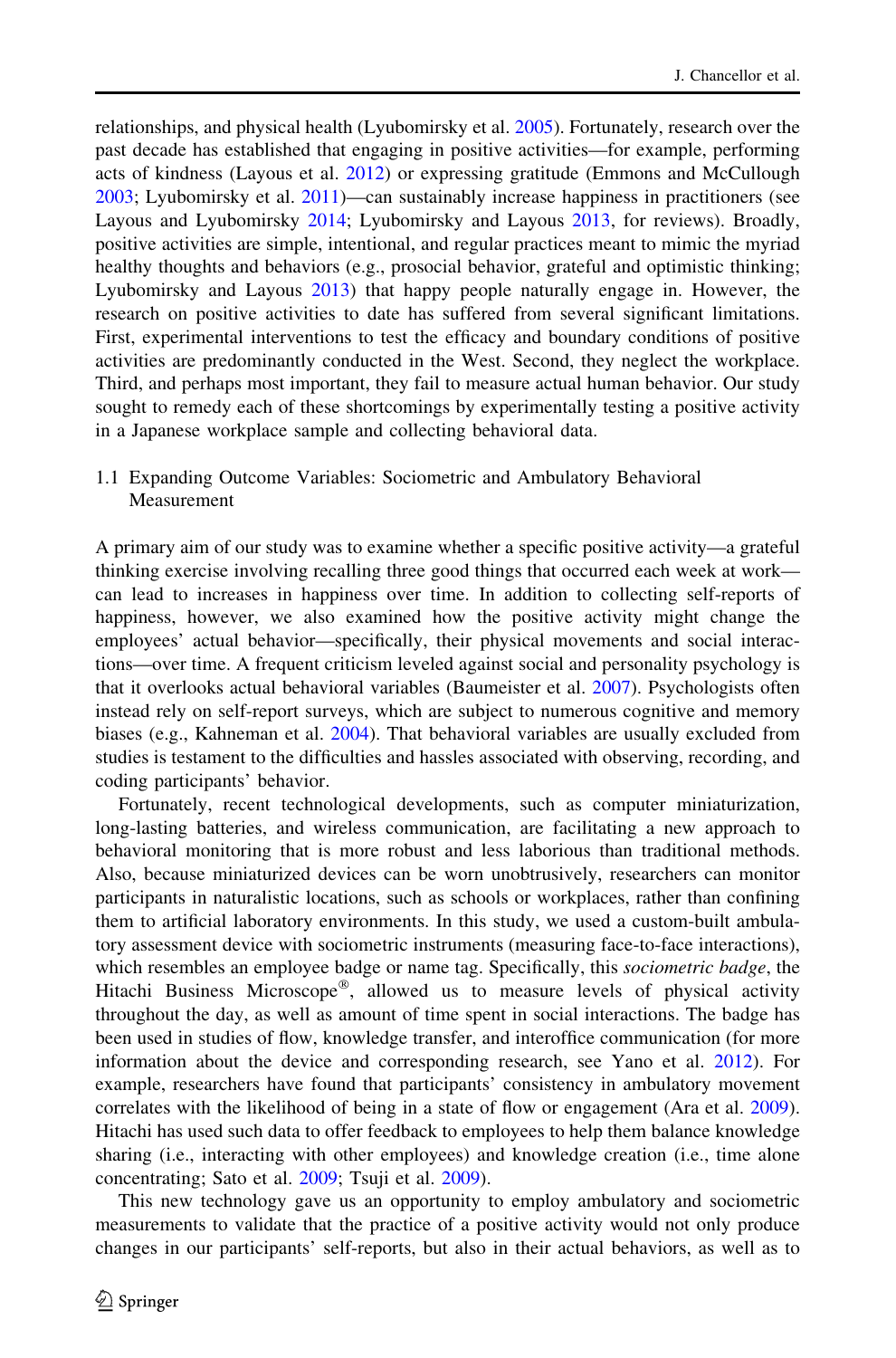explore the ways such behavioral changes would be manifested. Would individuals who regularly engage in a positive activity become more or less social, and how would their levels of physical activity shift throughout the course of the study?

1.2 Expanding the Generalizability of Positive Activities: A Japanese Workplace Sample

Despite the advances made in cross-cultural correlational well-being research (Diener and Diener [1995;](#page-15-0) Uchida et al. [2004\)](#page-16-0), randomized controlled positive activity interventions still primarily rely on samples from North America and Europe (for exceptions, see Layous et al. [2013](#page-15-0); Otake et al. [2006](#page-16-0)). This over-reliance on Western samples limits the conclusions that can be made, as one's culture may impact one's pursuit of happiness (Diener and Diener [1995](#page-15-0); Diener and Suh [1999](#page-15-0)). Foreign-born Asian–Americans, for example, have been found to derive less benefit from expressing optimism and conveying gratitude than Anglo-Americans (Boehm et al. [2011\)](#page-14-0), possibly due to cultural differences in the value ascribed to self-improvement and individual goals (Triandis [1995](#page-16-0)). In this study, we aimed to validate the efficacy of a positive activity intervention in a population residing in a non-Western, collectivist country—specifically, Japan.

Another limitation of prior research is that, to our knowledge, randomized controlled positive activity interventions (i.e., actual experiments) are not often, if ever, conducted in occupational settings, prompting organizational psychologists (e.g., Fisher [2010\)](#page-15-0) to recommend that researchers conduct experiments in the workplace using well-being and occupationally-relevant variables as outcomes. Given that most employed adults spend the majority of their waking hours at work and that work is often a source of chronic stress, workplaces are an important setting in which to help individuals flourish. Indeed, growing evidence demonstrates that happiness characterizes effective, high-performing employees (see Boehm and Lyubomirsky [2008,](#page-14-0) for a review, and Piccolo et al. [2005](#page-16-0), for studies using East Asian populations). For example, in correlational studies, happiness and positive affect predicts several work-related outcomes, such as superior performance ratings, high job satisfaction, and low absenteeism (Connolly and Viswesvaran [2000](#page-15-0); Cropanzano and Wright [1999;](#page-15-0) Pelled and Xin [1999\)](#page-16-0). Furthermore, in experimental lab studies, people induced to experience positive affect persist at difficult tasks longer (Sarason et al. [1986\)](#page-16-0) and set higher goals for themselves (Baron [1990](#page-14-0)) than those induced to experience neutral affect.

Cross-cultural research on well-being in occupational settings identifies Japan as having a particularly challenging work environment (Kawakami and Haratani [1999](#page-15-0)), placing near the bottom in national rankings of job satisfaction and occupational measures such as workday hours, opportunities for advancement, performing interesting work, working independently, helping coworkers, performing work useful to society, and good relationships with colleagues (Sousa-Poza and Sousa-Poza [2000](#page-16-0)). Furthermore, the Japanese Ministry of Health, Labour, and Welfare [\(2009\)](#page-16-0) cited over 300 deaths due to "karoshi" (death by overworking) between 2002 and 2005 (Iwasaki et al. [2006](#page-15-0)), and, in 2007, launched a work-life balance campaign to address such issues. Furthermore, the Japanese economy has been stagnating for over a decade (Kuttner and Posen [2001](#page-15-0)), and unfavorable macroeconomic conditions coincide with decrements in workers' well-being over time (in the US; Hurd and Rohwedder [2010](#page-15-0)) and increases in mortality (in the US and Japan; Veenhoven, and Hagenaars [1989](#page-16-0)). The current research was conducted at a Hitachi engineering office in Tokyo, Japan. Because Hitachi is a global powerhouse—ranked 38th in revenue on Fortune magazine's Global 500 list—the pressure for employees to achieve is presumably high (Fortune Global 500 [2012](#page-15-0)). In addition, because nine out of ten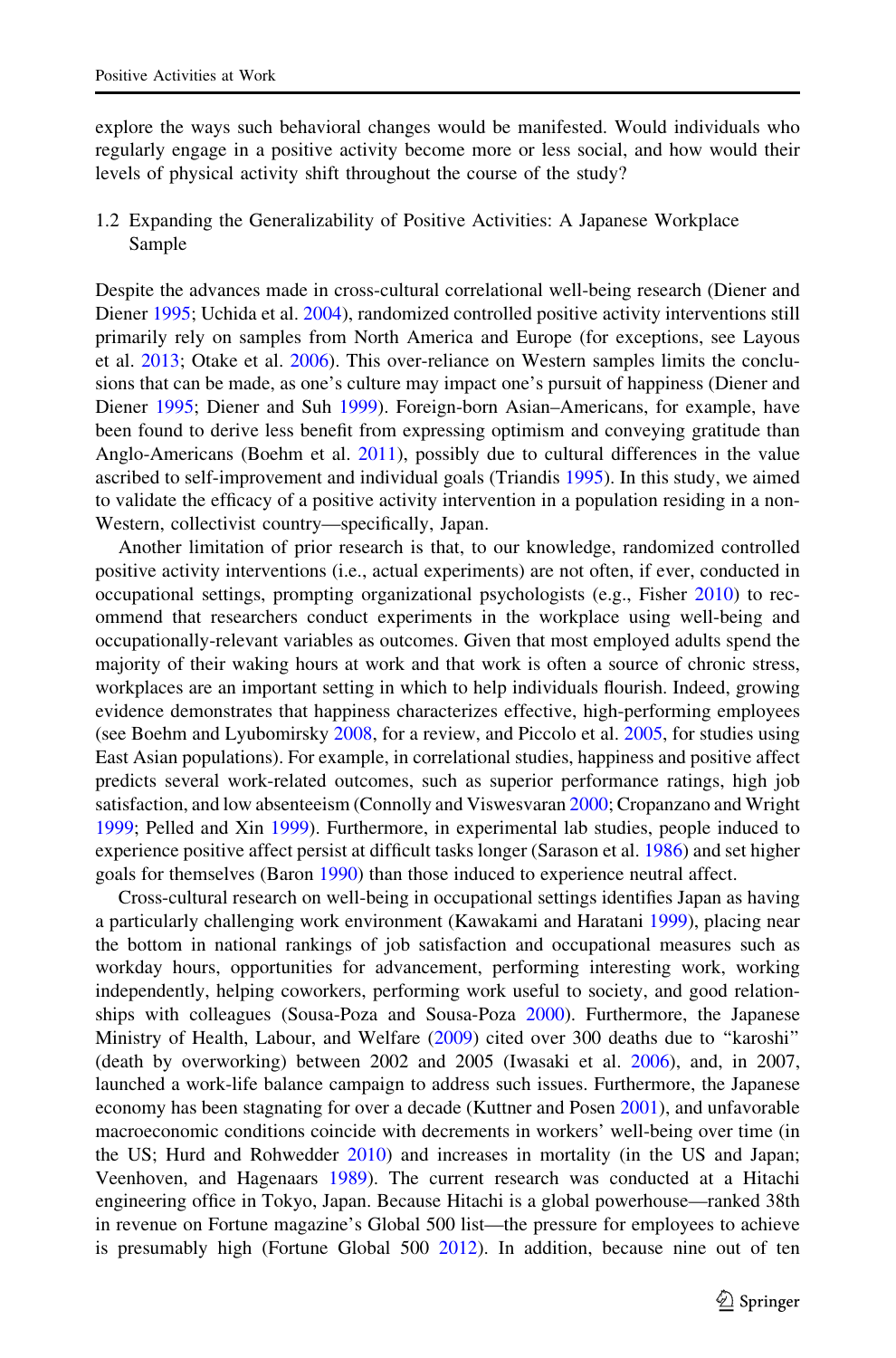Japanese citizens live in urban environments (91.3 % urbanized; CIA, 2011), we expect employees at a major company in Tokyo to be representative of a large portion of the Japanese workforce. Although researchers have conducted workplace interventions in Japan, these have primarily been non-randomized stress-reduction programs (see Kawakami and Haratani [1999,](#page-15-0) for a review).

In sum, substantial research demonstrates that happiness has important work-related outcomes and suggests that enhancing the well-being of employees, especially in Japanese workplaces, is a worthwhile endeavor. Therefore, we sought to explore whether a positive activity tailored to the workplace could effectively raise happiness in employees.

#### 1.3 Expanding Understanding of Key Moderators: Effort

Multiple factors have been found to affect the degree to which positive activities work to increase well-being (Layous and Lyubomirsky [2014](#page-15-0); Lyubomirsky and Layous [2013](#page-16-0)). These factors include variety in how a positive activity is practiced, the practitioner's levels of social support, and—most relevant to the present experiment—effort. For example, one study showed that becoming happier requires both a ''way'' (i.e., an efficacious strategy) and a ''will'' (i.e., the motivation and effort to carry it through; Lyubomirsky et al. [2011\)](#page-16-0). Specifically, effort mustered for an assigned activity was found to pay dividends, but only for participants who practiced an activity that was happinessinducing. In another study, self-reported effort on a positive activity increased its effectiveness for US and South Korean participants (Layous et al. [2013](#page-15-0)), possibly because those who exerted effort were relatively more likely to believe in the activity and to feel intrinsically motivated to perform it. Accordingly, in the current study, we also sought to examine whether the amount of effort put forth by participants towards their assigned activity was positively related to gains in happiness.

## 2 The Current Study

To sum up, we adapted a previously-tested positive activity intervention—recalling 3 weekly positive events (see Seligman et al. [2005\)](#page-16-0)—to explore the well-being and hedonic consequences of positive activities in a Japanese engineering firm. Participants were randomly assigned to practice either the positive activity or a neutral task over a 6-week period; they were assessed during the intervention period and after a 1-month follow-up.

Replicating previous research, we hypothesized that employees who performed the positive activity—and particularly those who put relatively more effort into it—would show greater increases in well-being than controls. However, due to the relative novelty of ambulatory and sociometric measurements, we did not make specific predictions regarding how practicing the positive activity might influence participants' behavior. Notably, our descriptive approach to these behavioral measures is the norm in the natural sciences, where researchers approach a new domain without hypotheses, seeking only to explain phenomena as accurately as possible (Rozin [2009](#page-16-0)).

Were we to formulate specific hypotheses, several plausible, but opposing outcomes could be proposed on the basis of prior research. For example, with respect to movement, clinical levels of depressive symptoms (often viewed as ''low'' well-being) are associated with both motor retardation and agitation (Hamilton [1960](#page-15-0)). Happiness, too, might be associated with higher levels of movement, as it is positively and strongly correlated with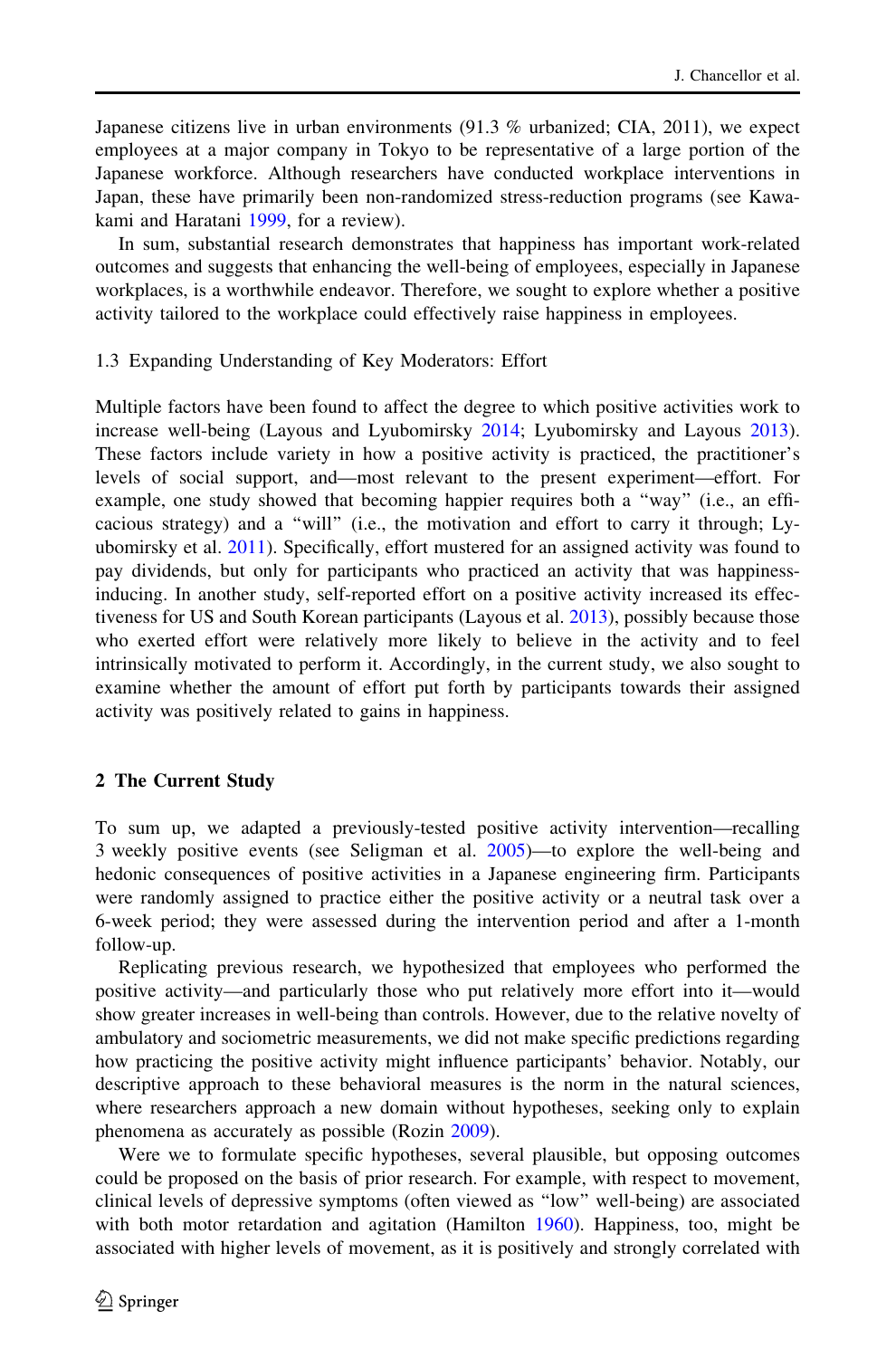extraversion (Costa and McCrae [1980](#page-15-0)), suggesting that people may become more active and social as they become happier. Popular culture seems to support this link between activity level and happiness. For example, the beloved children's series, Winnie-the-Pooh, has associated a lethargic, depressed Eeyore with slow, labored movements and the happygo-lucky Tigger with a ''bouncy,'' active gait.

On the other hand, because the activity we used in the current study is a cognitive gratitude exercise, it might relax participants and reduce stress (Emmons and Mishra [2011\)](#page-15-0), therefore decreasing jittery movements such as trembling and restless pacing. Finally, because positive emotions are associated with a number of positive occupational outcomes (e.g., persisting at tasks; Sarason et al. [1986](#page-16-0)), workers may become more taskfocused, productive, and prone to flow (Csikszentmihalyi [1990\)](#page-15-0) as they become happier, leading to more consistent movement (Ara et al. [2009](#page-14-0)) and less social interaction among coworkers (a potentially desirable outcome for an engineering firm). In short, we approached our analyses of behavioral outcomes of positive activities as exploratory.

# 3 Method

## 3.1 Participants

Thirty-two Japanese employees (27 male, 5 female) of an engineering firm, who ranged in age from 24 to 50 years ( $M = 35.31$ ,  $SD = 6.65$ ), participated in this study.<sup>1</sup> Sixty-three percent of the participants were married, with the rest single. Participants came from one of two divisions, with five in a supervisory role. All participants were already daily wearing sociometric badges at the company for at least 3 months before the study began as part of an ongoing company project. Participants were recruited for our study via email and completed our online measures in addition to their usual work-related activities. Participants were told that participation in our study was completely voluntary and confidential and would not affect their standing at work in any way.

## 3.2 Design and Procedure

As part of a 6-week intervention, participants were randomly assigned to either a positive activity ( $n = 15$ ) or neutral condition ( $n = 17$ ). There were no significant differences in the number of supervisors or members of either work division in each group ( $ps > .41$ ). The study was conducted entirely online in Japanese using a secure website. Upon their initial visit to the study website, participants created an account with a unique username and password that they used to enter the website during each subsequent visit. Participants reported their happiness at the beginning, middle, and end of the intervention period, as

<sup>&</sup>lt;sup>1</sup> In a simulation of samples ranging from 10 to 100 at the highest level of analysis in a multilevel model (the most important level for power issues), Maas and Hox [\(2005\)](#page-16-0) found that the parameter estimates and standard errors of parameter estimates were not biased, even when only 10 sampling units were included. Bias was only introduced with smaller sample sizes when estimating the variance components for the highest level of analysis and their corresponding standard errors. Because our effects of interest are the parameter estimates (not biased at smaller sample sizes), and their corresponding significance values, which are dependent on the standard errors of the parameter estimates (also not biased at smaller sample sizes), we do not deem our sample size to be a problem in our interpretation of significant effects.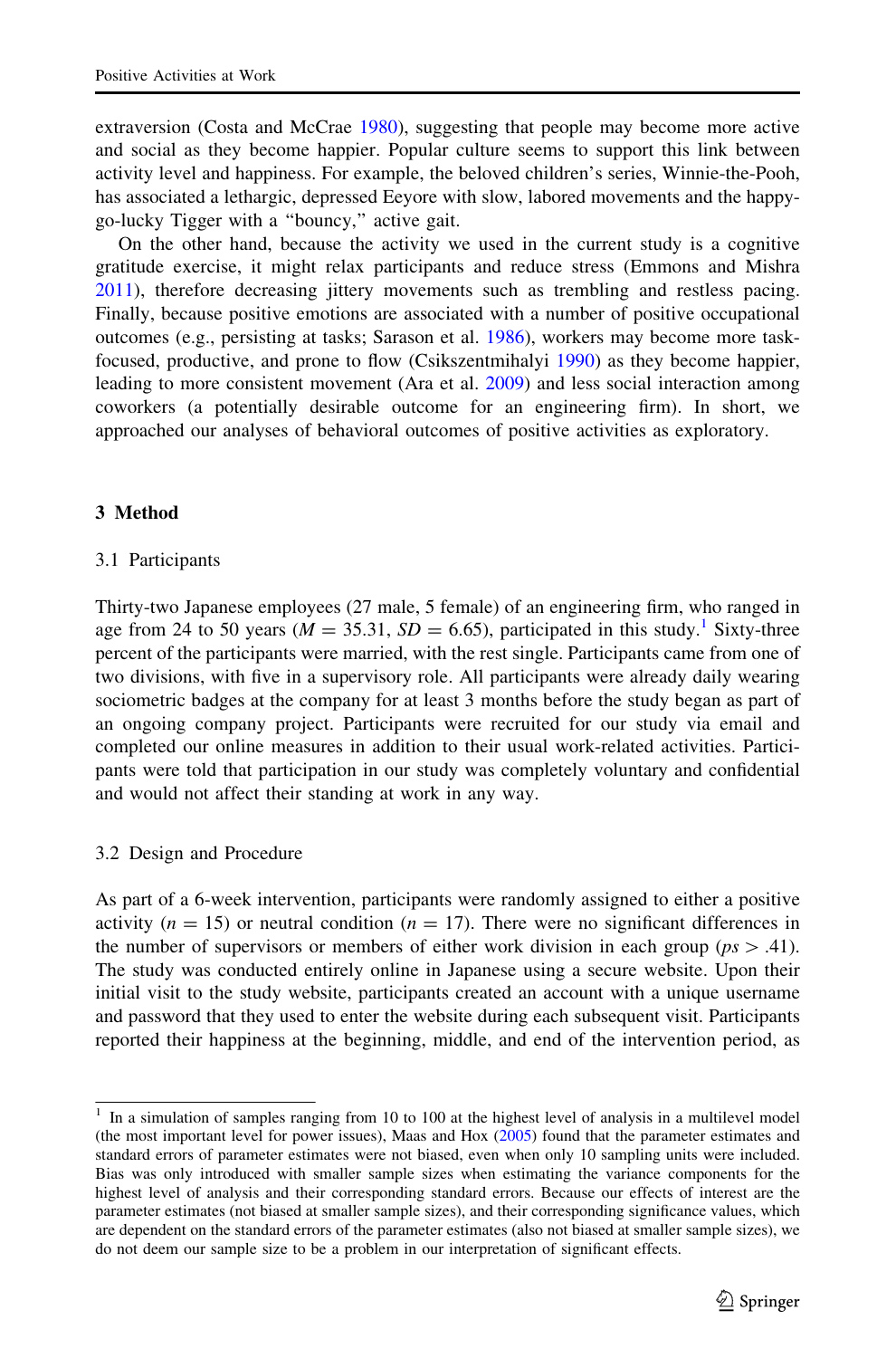well as at follow-up. They performed their first activity after they had completed all baseline measures (Time 1). For subsequent weeks of the intervention (Times 2–6), participants performed their assigned activity before completing survey instruments.

In the positive activity condition, participants spent 10 min per week writing about three things that went well at work during the previous week. They were told to list the positive events, explain why the events ''went well,'' and describe their feelings—both while the event was unfolding and at the present moment. In the neutral activity condition, participants spent 10 min per week outlining work tasks completed over the past week. Control participants were told to be detail-oriented and factual in ''listing'' their work activities and to avoid writing down emotions, feelings, or opinions. This activity was presented as an organizational task that could plausibly boost happiness. Furthermore, we instructed participants not to just perform the activity ''only in their heads,'' but actually type their responses.

## 3.2.1 Happiness

The Subjective Happiness Scale (SHS; Lyubomirsky and Lepper [1999\)](#page-16-0) asks respondents to rate how happy they are in general  $(1 = not a \text{ very happy person}, 7 = a \text{ very happy})$ *person*) and relative to their peers  $(1 = less happy, 7 = more happy)$ . Next, participants indicate the extent to which a description of a ''very happy'' person characterizes them  $(1 = not at all, 7 = a great deal).$  Excellent Cronbach's  $\alpha$ s (ranging from .90 to .95) were observed for these three SHS items at all time points.

## 3.2.2 Flow

Participants recorded their degree of flow with a 3-item measure (Csikszentmihalyi [1990](#page-15-0)). They rated their level of agreement with each item on 7-point Likert-type scales  $(1 = not$ at all,  $4 =$  somewhat,  $5 =$  very much). Across all relevant time periods, good to excellent as were observed (ranging from .91 to .95).

#### 3.2.3 Sociometric and Ambulatory Behavioral Measures

Because our participants had already been wearing the sociometric badges at work (see Fig. [1\)](#page-6-0), behavioral monitoring data were available throughout the experiment.

These badges provided (1) continual monitoring of behavioral activity level (i.e., behavioral rhythm, a measure of how the body oscillates in three dimensions, which is conceptually similar to ambulatory assessment; Fahrenberg et al. [2007](#page-15-0)) and (2) interpersonal interactions. Behavioral activity level was assessed once per minute and reported in a single score expressed in hertz. Higher values indicate more movement (e.g., walking quickly or running) and lower values indicate less movement (e.g., sitting or standing still). The badge could distinguish between states when the wearer was not moving (but the badge was still being worn) and states when the badge was not being worn (for more information about the badge technology, see Yano et al. [2012](#page-16-0)). Thus, the total amount of time employees were present at work could also be calculated from the behavioral activity level collected by the badges.

Notably, the sociometric badges also contained embedded infrared sensors that had the ability to gauge whether individuals were within a zone designed to be indicative of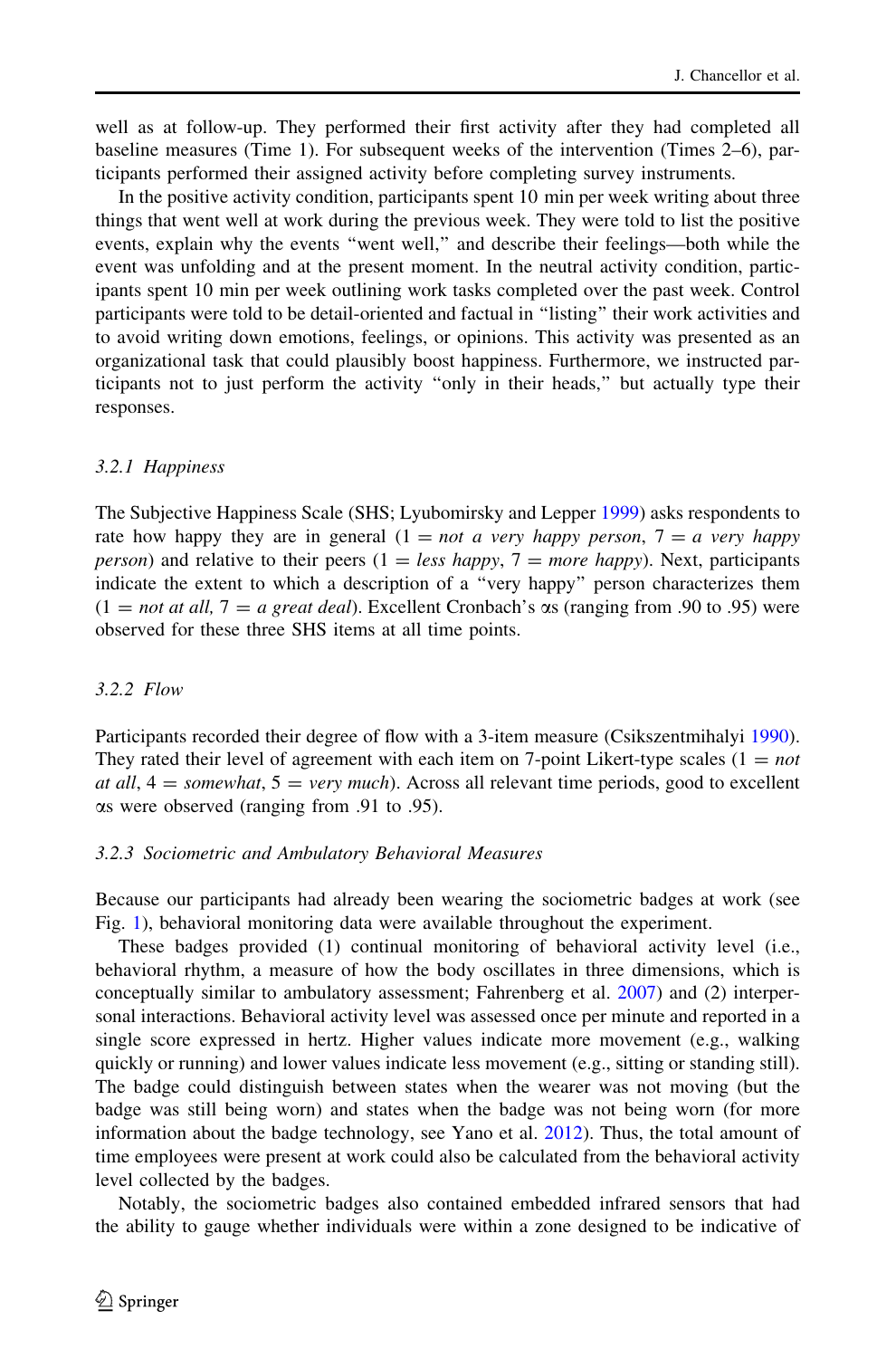<span id="page-6-0"></span>

Fig. 1 The present study's sociometric badges from the Hitachi Research Lab

face-to-face interaction.<sup>2</sup> The badges were worn on a lanyard and hung in the middle of the chest area facing out. Their infrared sensors had a  $60^{\circ}$  conic viewing space and a range of up to 2 m, which was designed to measure when two or more individuals are within a close, interpersonal distance from one another, where they are presumably communicating with one another nonverbally and verbally (although no conversations were recorded). Several times per minute, the badges ''woke up'' and scanned the viewable area for other badges. Then, at 1-min intervals, each badge reported the other devices it had identified. Thus, we were able to aggregate from the raw sociometric data the total amount of time each participant spent in close interpersonal proximity to other participants and other badge-wearing employees in the company (which included 145 other individuals).

Altogether, the complete set of behavioral data for the participants in our study was voluminous. The activity level data consisted of 77,706 entries (up to 1,440 entries per day per participant) spanning 179 days, and the social interaction data consisted of 7,307 entries spanning 180 days. Data for the present study were aggregated at the day level for ambulatory measures and the week level for sociometric measures. In all analyses, we used as many measurement points as were available for each participant.

Given the enormity of the behavioral data, we extracted three measurements that we believed might be amenable to change.

<sup>2</sup> Hitachi designed these sociometric badges to measure real-world face-to-face social interaction, and although ''badge sightings'' do not prove that people are actually talking, the badges only register the presence of other badges when individuals are *facing* each other (the badges are worn on the front of the chest) in very close proximity (i.e., less than 2 meters). Throughout the manuscript, we refer to this time as minutes of face-to-face social interaction, because individuals who are standing within this zone are presumed to be interacting either one-on-one or in a group (e.g., meeting). In work environments, it is implausible that individuals would be within this interpersonal zone and not actually interacting either verbally or nonverbally, even if it that activity were a simple ''staring contest''.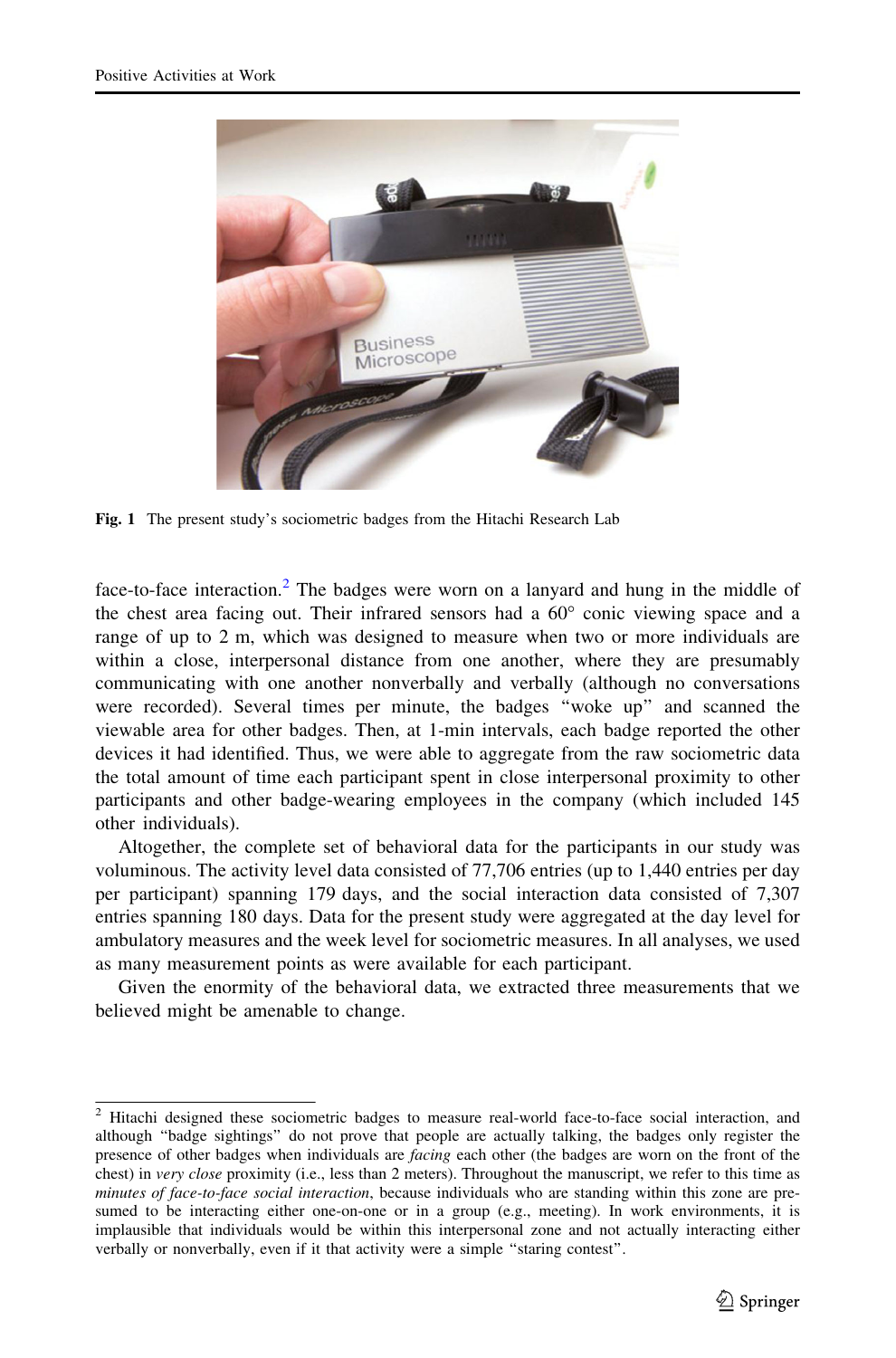3.2.3.1 Social Interaction For each week, we aggregated the total number of minutes of face-to-face interaction per week.

3.2.3.2 Initial Daily Activity Level We averaged individuals' earliest daily behavioral activity level scores over the week. Such a value indicates how active individuals are when they first arrive at work.

3.2.3.3 Workday Duration We also used behavioral activity level values to determine how long participants were physically present at the office. However, this value merely indicates that one is present at work—not necessarily that one is productively working. Also, badges do not work outside of the office building because they require a wireless networking infrastructure to take measurements.

# 3.2.4 Effort

Because we specifically instructed participants not to do the activity ''in their heads,'' but actually type their responses into our survey, a character count of participants' assigned written narrative served as a proxy for the amount of effort put into their weekly assign-ment (e.g., Eisenberger et al. [1982\)](#page-15-0). For example, someone who just listed "coffee," "good boss,'' and ''flexibility'' would not receive as high of an effort score as someone who wrote ''my coworkers had coffee ready for me in the morning and that made me feel ready to start the work day," "my boss really supported my new idea at the meeting yesterday," and ''because this job gives me the freedom to spend time with my family, I was able to leave early to catch my daughter's violin recital.'' The total number of characters written was summed for each week, averaged across time points (Cronbach's  $\alpha = .84$ ), and z-scored by group to account for the likelihood that the two activities differed in average levels of characters.

# 3.3 Analytic Approach

To account for within-person and between person changes in outcome variables, we used multilevel modeling (MLM) techniques estimated with using HLM software (Raudenbush et al. [2000](#page-16-0)). We compared baseline unconditional growth models to the hypothesis-testing models (Singer and Willett [2003](#page-16-0)) and found our hypothesis-testing models to be a better fit. Thus, only parameter estimates and effect sizes for our hypothesis testing models are included in Table [1.](#page-8-0) Group membership was effects-coded as  $-1$  for the neutral activity group and  $+1$  for the positive activity group. We entered each variable as an outcome of the Level-1 equation. In analyses of happiness scores, measurement occasion (i.e., *Time*) was entered as a within-person predictor at Level-1. In analyses of the behavioral outcomes, because we had much more baseline information for all participants, our models included two time variables as Level-1 predictors: measurement occasion ( $Time_{All}$ ), which models the base growth rate, and time since the positive activity intervention began (Time<sub>Exp</sub>), which reflects an increment or decrement to the base growth rate (Raudenbush and Bryk [2002\)](#page-16-0). With one exception, in all analyses, we specified time predictors as fixed effects. In analyses of workday duration, however, a model with time variables specified as random effects fit significantly better than one with time as fixed effects and was therefore used to estimate coefficients.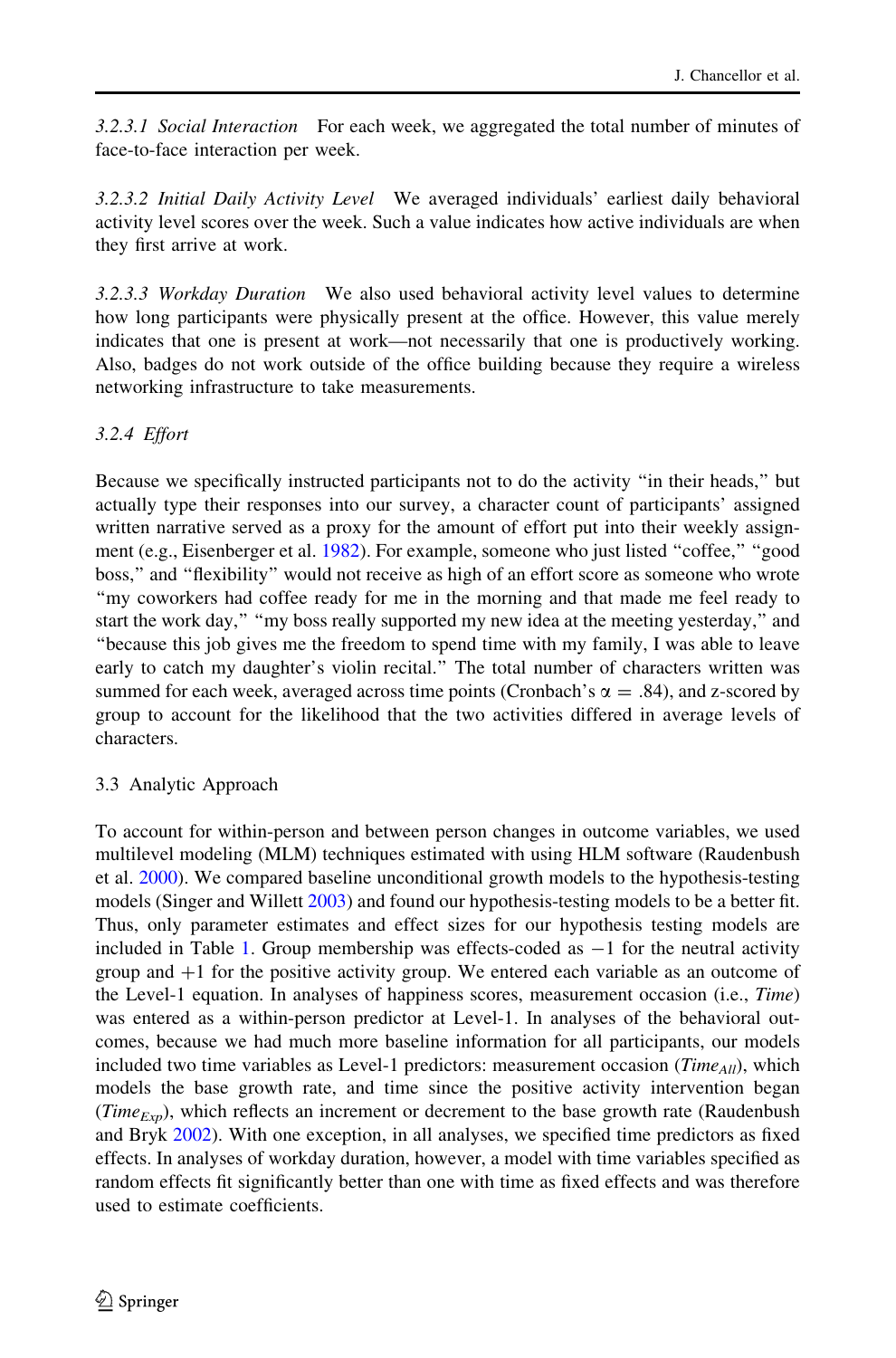<span id="page-8-0"></span>

|                       |                      |      | Table 1 Multilevel modeling analyses of happiness and behavioral outcomes |         |      |                 |                     |      |                |      |                                                                                                                              |         |                   |      |                              |         |         |                    |                                                                                                                                                                                                                                                                                                                                                                                                                                                                                                                                                                                                                                                                                                                                                                                                                                                                                                                                                                                                                                                                                                                                                                                                                                                                                                                                                                                                                                                                           |         |
|-----------------------|----------------------|------|---------------------------------------------------------------------------|---------|------|-----------------|---------------------|------|----------------|------|------------------------------------------------------------------------------------------------------------------------------|---------|-------------------|------|------------------------------|---------|---------|--------------------|---------------------------------------------------------------------------------------------------------------------------------------------------------------------------------------------------------------------------------------------------------------------------------------------------------------------------------------------------------------------------------------------------------------------------------------------------------------------------------------------------------------------------------------------------------------------------------------------------------------------------------------------------------------------------------------------------------------------------------------------------------------------------------------------------------------------------------------------------------------------------------------------------------------------------------------------------------------------------------------------------------------------------------------------------------------------------------------------------------------------------------------------------------------------------------------------------------------------------------------------------------------------------------------------------------------------------------------------------------------------------------------------------------------------------------------------------------------------------|---------|
| Predictor Self-report |                      |      |                                                                           |         |      |                 |                     |      | Sociometric    |      |                                                                                                                              |         | Ambulatory        |      |                              |         |         |                    |                                                                                                                                                                                                                                                                                                                                                                                                                                                                                                                                                                                                                                                                                                                                                                                                                                                                                                                                                                                                                                                                                                                                                                                                                                                                                                                                                                                                                                                                           |         |
|                       | <b>SHS</b>           |      |                                                                           |         | Flow |                 |                     |      | Weekly time in |      | face-to-face interactions                                                                                                    |         |                   |      | Daily initial activity level |         |         | Time spent at work |                                                                                                                                                                                                                                                                                                                                                                                                                                                                                                                                                                                                                                                                                                                                                                                                                                                                                                                                                                                                                                                                                                                                                                                                                                                                                                                                                                                                                                                                           |         |
|                       |                      | SE   |                                                                           |         |      | SE <sub>.</sub> |                     |      | 4              | SE   |                                                                                                                              | Þ       |                   | SE   |                              | d       | 4       | SE                 |                                                                                                                                                                                                                                                                                                                                                                                                                                                                                                                                                                                                                                                                                                                                                                                                                                                                                                                                                                                                                                                                                                                                                                                                                                                                                                                                                                                                                                                                           |         |
|                       |                      |      | Intercept $4.77$ 0.26 18.67**                                             |         | 3.60 | 0.28            | 12.69               |      | 22.98          | 1.32 | 16.60**                                                                                                                      |         | 216.06            | 8.15 | $26.50**$                    |         | 605.66  | 17.94              | 33.71**                                                                                                                                                                                                                                                                                                                                                                                                                                                                                                                                                                                                                                                                                                                                                                                                                                                                                                                                                                                                                                                                                                                                                                                                                                                                                                                                                                                                                                                                   |         |
| Time                  | $-0.02$ 0.01 $-1.35$ |      |                                                                           | $-0.31$ | 0.03 | 0.05            | 51                  | ₹    | $-0.79$        | 0.18 | $-4.30**$                                                                                                                    | $-1.08$ | 0.39              | 0.30 | 1.28                         | 0.27    | $-2.08$ | 0.74               | $-3.31***$                                                                                                                                                                                                                                                                                                                                                                                                                                                                                                                                                                                                                                                                                                                                                                                                                                                                                                                                                                                                                                                                                                                                                                                                                                                                                                                                                                                                                                                                | $-1.02$ |
| Group                 | 0.04                 | 0.02 | $2.41*$                                                                   | 0.62    | 0.07 | 0.04            | $1.83$ <sup>T</sup> | 1.04 | $-0.05$        | 0.14 | $-0.34$                                                                                                                      | $-0.07$ | 0.36              | 0.17 | $2.06*$                      | 0.25    | $-0.04$ | 0.30               | $-0.12$                                                                                                                                                                                                                                                                                                                                                                                                                                                                                                                                                                                                                                                                                                                                                                                                                                                                                                                                                                                                                                                                                                                                                                                                                                                                                                                                                                                                                                                                   | $-0.02$ |
| Effort                | 0.01                 | 0.01 | 1.26                                                                      | 0.15    | 0.01 | 0.02            | 0.56                | 20   | 0.05           | 0.03 | 1.35                                                                                                                         | 0.07    | $\overline{0.11}$ | 0.03 | $3.20**$                     | 0.08    | 0.03    | 0.059              | 0.58                                                                                                                                                                                                                                                                                                                                                                                                                                                                                                                                                                                                                                                                                                                                                                                                                                                                                                                                                                                                                                                                                                                                                                                                                                                                                                                                                                                                                                                                      | 0.02    |
| Group ×<br>Effort     | 0.02                 | 0.01 | $2.14*$                                                                   | 0.31    | 0.02 | 0.02            | 0.88                | 29   | $-0.08$        | 0.04 | $-2.36*$                                                                                                                     | $-0.11$ | $-0.03$           | 0.03 | $-0.96$                      | $-0.02$ | $-0.14$ | 0.059              | $-2.39***$                                                                                                                                                                                                                                                                                                                                                                                                                                                                                                                                                                                                                                                                                                                                                                                                                                                                                                                                                                                                                                                                                                                                                                                                                                                                                                                                                                                                                                                                | $-0.07$ |
|                       |                      |      |                                                                           |         |      |                 |                     |      |                |      | around each parameter estimate can be calculated using the following equation: $b \pm 1.96[SE(b)]$ (Singer and Willett 2003) |         |                   |      |                              |         |         |                    | variables were only included in the equation predicting slopes of experimental time (depicted here as "Time"). In all models, group is coded as $-1$ for control and $+1$ for experimental. With the<br>deviations were as follows: SHS = 1.30, RIow = 1.30. Weekly time in face-to-face interactions = 8.76, daily initial activity level = 120.42, time spent at work = 170.59. Confidence intervals<br>All effects are unstandardized regression coefficients. In the model predicting happiness, measurement occasion (Time) is a level 1 predictor. All level 2 variables were only included in the equation<br>predicting the slope of time. The sociometric and ambulatory models included two time variables as level 1 predictors: measurement occasion and time since the intervention began. All level 2<br>exception of workday duration, time variables were fixed effects. Cohen's ds were calculated with the following formulat $d = 2b$ (time)/SD <sub>raw</sub> where b is the unstandardized regression coefficient of<br>interest, time is the amount of time included in the model analyses (for SHS it was 10 weeks, for weekly time in interaction it was 6 weeks, and for daily behavioral indicators it was 42 days), and<br>$3D_{\text{raw}}$ is the standard deviation of the dependent variable across groups at baseline (Feingold 2009). The coefficient is initially multiplied by two to account for our coding scheme. Baseline standard |         |

 $^{\dagger}$   $p < .10; ^{\ast}$   $p < .05;$   $^{**}$   $p < .01$  $p\lt 10; * p\lt 0.05; ** p\lt 0.1$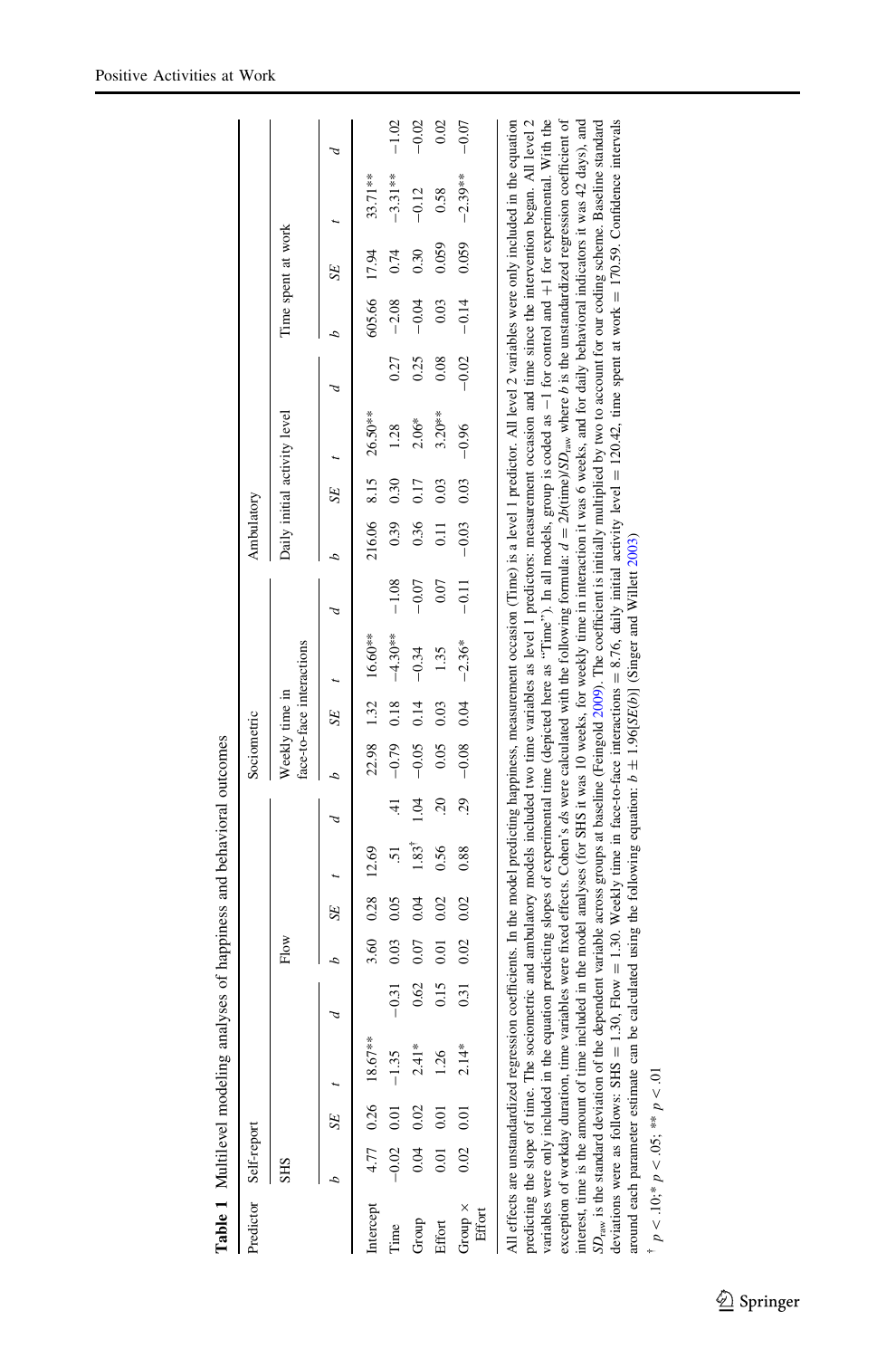In analyses of happiness, variables representing group, effort, and the Group X Effort interaction were entered as between-persons predictors of the slope of time at Level-2. In the behavioral data, Level-2 variables were used to predict slopes of  $Time_{Exp}$  (the time since the intervention began). As our interest lay in individuals' change over time and not their baseline levels, no Level-2 predictors were entered to predict changes in the intercept of each level one equation. The combined MLM equation for self-report data analyses was the following:

$$
Outcome_{ij} = \gamma_{00} + \gamma_{10} + (Time) + \gamma_{11}(Group)(Time) + \gamma_{12}(Effort)(Time) + \gamma_{13}(Group)(Effort)(Time) + r_{ij} + u_0
$$

The combined MLM equation for behavioral data analyses with time as a fixed effect (weekly time in face-to-face interactions and daily starting activity level was the following:

$$
Outcome_{ij} = \gamma_{00} + \gamma_{10}(Time_{All}) + \gamma_{20}(Time_{Exp}) + \gamma_{21}(Group)(Time_{Exp})
$$
  
+ 
$$
\gamma_{22}(Effort)(Time_{Exp}) + \gamma_{23}(Group)(Effort)(Time_{Exp}) + r_{ij} + u_0
$$

The combined MLM equation for behavioral data analyses with time as a random effect (workday duration) was the following:

$$
Outcome_{ij} = \gamma_{00} + \gamma_{10}(Time_{All}) + \gamma_{20}(Time_{Exp}) + \gamma_{21}(Group)(Time_{Exp})
$$
  
+ 
$$
\gamma_{22}(Effort)(Time_{Exp}) + \gamma_{23}(Group)(Effort)(Time_{Exp})
$$
  
+ 
$$
r_{ij} + u_0 + u_1(Time_{All}) + u_2(Time_{Exp})
$$

At baseline, the experimental and control groups did not differ significantly in any of the outcome variables. All predictors were uncentered.

## 4 Results

#### 4.1 Happiness

First, we compared the trajectories of the positive activity and neutral activity groups for self-reported happiness (Table [1](#page-8-0)). Consistent with our predictions, participants who considered three positive events at work showed sustained happiness across time relative to the grand mean,  $\gamma_{11} = 0.07$ ,  $SE = 0.03$ ,  $t(27) = 2.40$ ,  $p = .02$ . Furthermore, a significant group by effort interaction revealed that the relationship between practicing an activity and changes in happiness depended on participants' effort,  $\gamma_{13} = 0.03$ ,  $SE = 0.01$ ,  $t(27) = 2.10$ ,  $p = .05$ . Participants who devoted more effort to the positive activity showed greater increases in happiness across time relative to any other combination of effort and activity (see Fig. [2,](#page-10-0) left).

#### 4.2 Behavioral Outcomes

Next, we examined the sociometric and ambulatory data to determine whether our participants behaved differently depending on whether they practiced a positive activity versus a control activity and depending on how much effort they exerted.

First, analyses of our participants' social interactions revealed a group by effort interaction, indicating that the relationship between practicing an activity and changes in time spent in social interaction depended on participant's efforts,  $\gamma_{23} = -0.08$ ,  $SE = 0.04$ ,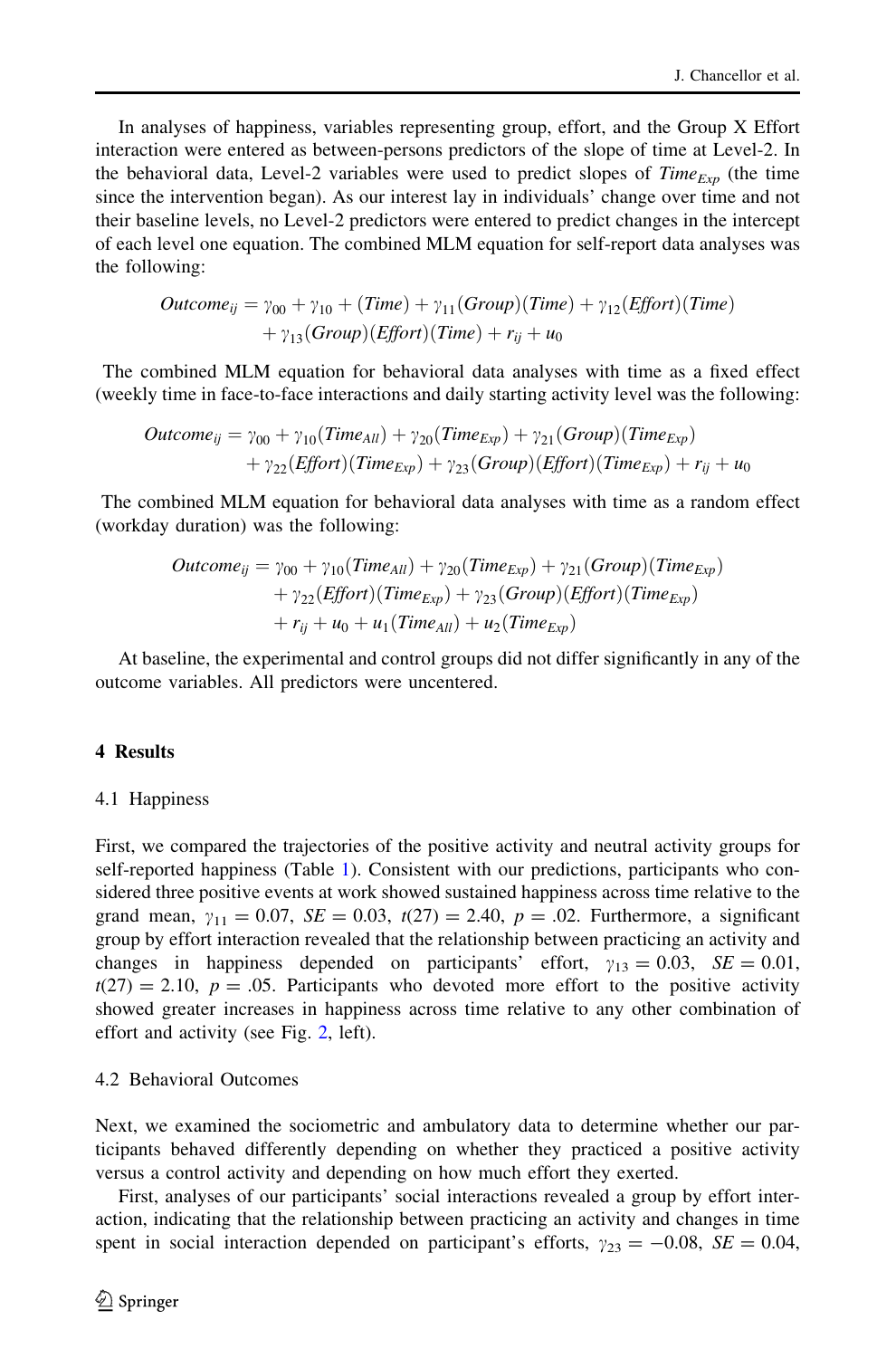<span id="page-10-0"></span>

Fig. 2 Changes in happiness by group and effort  $(left)$  and changes in initial behavioral activity level by group and effort (right)

 $t(28) = -2.36$ ,  $p = .02$ . Those mustering more effort toward the positive activity showed a greater reduction in time spent in social interaction with peers compared with those mustering less effort toward the positive activity. Altogether, the social interaction analyses suggest that devoting high effort to the positive activity in particular, relative to the neutral activity, appeared to curtail social interaction.

Second, we examined group and effort differences in ambulatory behavior. Participants who considered three good things showed higher behavioral activity level scores at the beginning of each work day compared with those who considered tasks they had completed,  $y_{21} = 0.36$ ,  $SE = 0.17$ ,  $t(28) = 2.06$ ,  $p = .04$ . Additionally, those who mustered more effort across both groups showed higher behavioral activity level scores at the beginning of each work day compared with those who devoted less effort,  $\gamma_{22} = 0.11$ ,  $SE = 0.03$ ,  $t(28) = 3.20$ ,  $p = .002$  (see Fig. 2, right).

Finally, we examined the time participants spent at work. On average, our participants spent 10.61 h each day at the office. However, controlling for baseline work patterns, they tended to spend less time at work as the intervention progressed. Although no significant main effects emerged for experimental group or participants' effort, we found an interaction between these two variables, such that the relationship between practicing an activity and changes in time at work depended on participants' effort,  $\gamma_{23} = -0.14$ ,  $SE = 0.06$ ,  $t(28) = -2.39$ ,  $p = .02$ . More effort predicted shorter workdays, but only for those writing about three things that went well each week.

The reduction in social interaction and time spent at work for people who put more effort into the positive activity could be at least partially explained by our finding that those in the positive activity condition reported marginally higher levels of flow than controls,  $y_{21} = 0.07$ ,  $SE = 0.04$ ,  $t(28) = 1.83$ ,  $p = .08$ . Possibly people who wrote about three positive work-related events felt more engaged with their work throughout the day and thus were less likely to interact with coworkers and more likely to finish their work quickly and return home.

## 5 Discussion

Our study sought to test whether recalling three good things at work would not only raise the happiness of employees in a non-Western workplace, but actually shift the employees'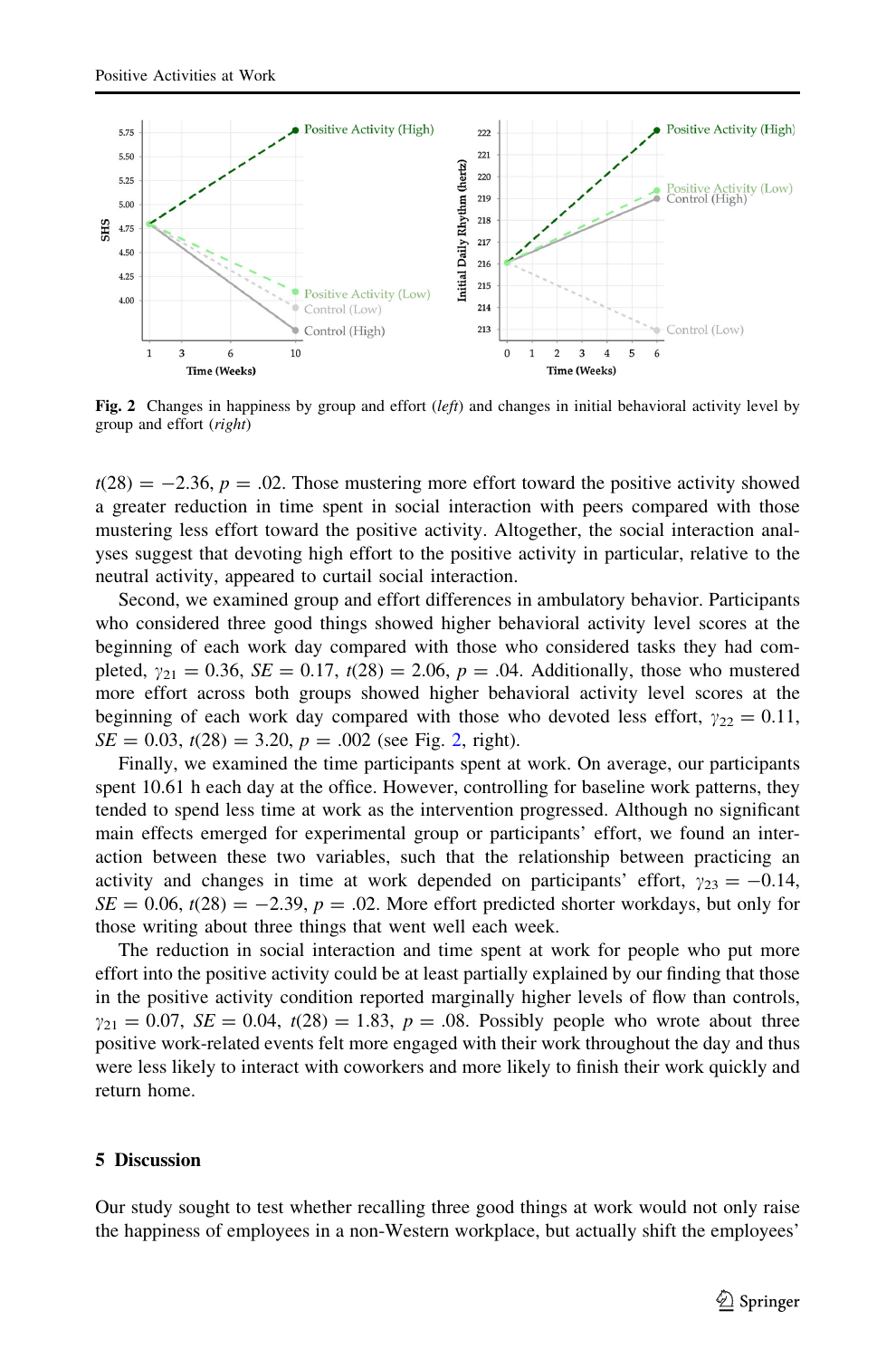behavior, as reflected in sociometric and ambulatory measures. In addition, we examined whether greater effort in performing the positive activity would predict larger increases in employee well-being.

Consistent with prior work on positive activities, participants who recalled positive events each week became happier over time than those who outlined tasks they had completed. Our findings build on previous theory and research indicating that intentional activities can boost well-being for extended periods. In our case, the benefit persisted for as long as 10 weeks (see Fig. [2](#page-10-0), left). In addition, by conducting this study in a Japanese workplace, we have shown that positive activity interventions may be generalizable to other cultures and settings. Increasing positive emotions in the workplace might be especially important, as research suggests that happy employees are more productive and exhibit more prosocial behavior toward coworkers (Boehm and Lyubomirsky [2008](#page-14-0)).

Furthermore, consistent with our hypotheses, those who invested more effort into the positive activity demonstrated significantly larger gains in happiness across time. Previous research supports the idea that commitment to a goal or positive activity impacts the benefits one derives from attaining or practicing it (Brunstein [1993;](#page-15-0) Lyubomirsky et al. [2011\)](#page-16-0). Along this line of thinking, we speculate that participants who devoted less effort to the positive activity may have been those who felt forced or compelled to perform it, which could have undermined their sense of self-determination (Ryan and Deci [2000\)](#page-16-0). Therefore, imposing positive activities on people (albeit with good intentions) could backfire. However, we cannot be confident of causal interpretations, because effort was not manipulated in this study.

Notably, we found behavioral differences in participants' social interactions and movement patterns as a result of their participation in the study. Employees who wrote about three good things at work each week arrived at the office with higher levels of activity (i.e., moving more) than those who wrote about the work tasks they completed. Although our behavioral data has no inherent emotional valence in isolation, these findings potentially suggest that recalling work-related positive events may lead employees to become more energetic and work-oriented over time. Consistent with this ''diligent worker'' explanation is the finding that high-effort participants (regardless of experimental group) also fit this pattern of results—that is, they arrived at work with more energy. These results are also consistent with a recent finding that older adults' gait speed on a walking test is positively associated with enjoyment of life (Steptoe et al. [2014\)](#page-16-0).

With respect to social behavior, writing about positive events (vs. work tasks) appeared to reduce participants' social interactions, as evidenced by significant decreases in time in face-to-face interactions for participants devoting high effort to the positive activity (e.g., taking it seriously). This finding may be surprising given the robust association between social relationships and happiness (Lyubomirsky et al. [2005\)](#page-16-0), but we contend that having supportive friends and family does not necessitate that one continuously interacts with them. Possibly happier people report having strong social relationships, but are also able to focus when the situation requires it (e.g., at work). Indeed, research has shown that relatively happier people are also more productive (Wright et al. [2002\)](#page-16-0), more persistent at tasks (Sarason et al. [1986](#page-16-0)), and engage in more substantive conversations (rather than small talk; Mehl et al. [2010\)](#page-16-0). Assuming that reduction in social interaction is a beneficial outcome (see Limitations), we speculate that recalling personal, work-related triumphs may inspire and motivate workers to focus and work harder—an interpretation also consistent with these participants' marginal increases in flow. Further supporting the link between positive activities and productivity, a randomized controlled study in a Spanish workplace found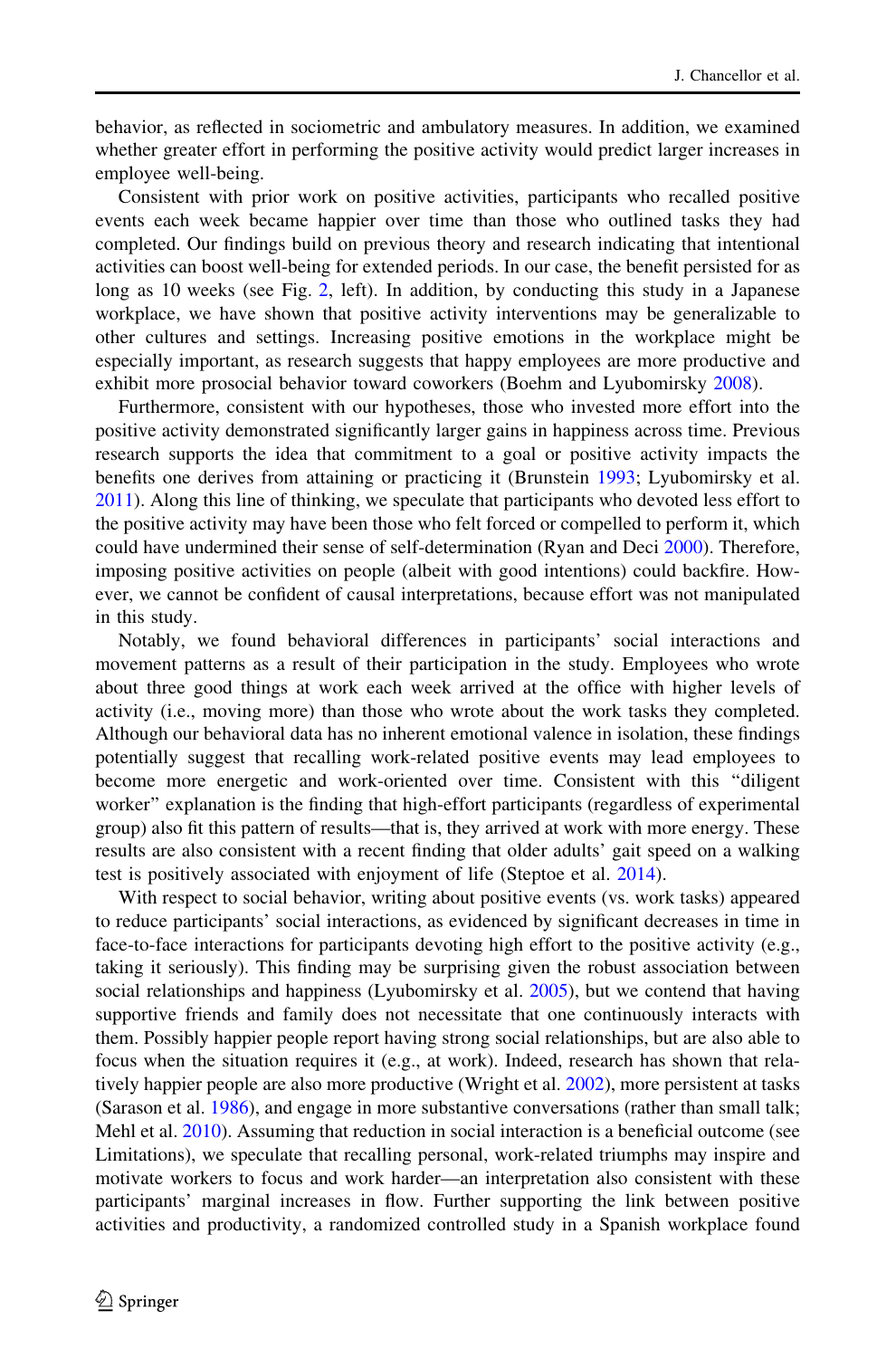that participants who practiced kindness over a month significantly increased flow compared with a control group (Chancellor et al. [2013](#page-15-0)).

Significant differences also emerged in the amount of time participants spent at work. Participants in the positive activity condition—and especially those who mustered great effort—tended to spend less time at work throughout the study. Of course, cultural differences in East Asia are worth mentioning, as the typical workday in Japan is longer than that of most other nations (Iwasaki et al. [2006](#page-15-0)). One interpretation is that employees could be social loafing at work (George [1992\)](#page-15-0). Alternatively, given our earlier finding suggesting that the positive activity led workers to become more active earlier in the day, we speculate that employees may simply be completing their necessary tasks and leaving work early. Alternatively, considering all their successes at work may have made employees simply feel that they have worked hard enough.

Altogether, the behavioral measures used in our study are noteworthy in that they reflect changes in the way participants actually acted as a result of recalling positive events. Whereas self-report measures represent subjective evaluations of internal feelings and thoughts, measures of body movements and social interactions represent objective differences in the way employees behave at work. As such, our findings offer persuasive evidence to support the thesis that even brief intentional positive activities can bring about "real" measurable behavioral differences in practitioners.

## 5.1 Limitations

Our study's most salient limitation was the sample size. Indeed, the present study's sociometric badges require a great deal of additional computing infrastructure to capture and store real-time sociometric measurements (e.g., servers, wireless networks, and charging stations). Despite the small sample size, however, we were still able to detect significant differences between groups. Also, as we mentioned earlier (p. 8), fewer Level-2 sampling units primarily bias variance estimates of random effects more so than the regression coefficients (Maas and Hox [2005\)](#page-16-0).

We used the number of characters typed as a proxy for the amount of effort participants devoted (see Eisenberger et al. [1982,](#page-15-0) for evidence linking text length to effort). Participants who volunteer one-word responses are likely to be trying less hard than those providing detailed descriptions of their weekly events. Unfortunately, character-counting may lose validity when the responses of low-effort participants are voluminous but flippant and those of high-effort participants are concise but pensive. Future alternative approaches include obtaining third-party ratings of participants' written responses or using selfreported effort, seriousness, or commitment (Lyubomirsky et al. [2011\)](#page-16-0). In support of our approach's validity, however, participants were specifically instructed to spend 10 min on each activity and write down their thoughts rather than perform the activity ''in their heads.'' Overall, character counts should indicate how seriously participants treated the activity, by reading instructions and devoting effort to it in accordance with those instructions.

To the best of our knowledge, participants were already accustomed to wearing their sociometric monitoring badges, which resemble identification badges or smart cards that workers carry in secure corporate environments. Even when behavioral monitoring takes place in an artificial environment (such as a laboratory), or is obvious (e.g., visible video cameras) and intrusive (e.g., 24-h monitoring), such methods can still have ecological validity and analyses may only underestimate the actual effect sizes (e.g., Fincham [2003](#page-15-0)).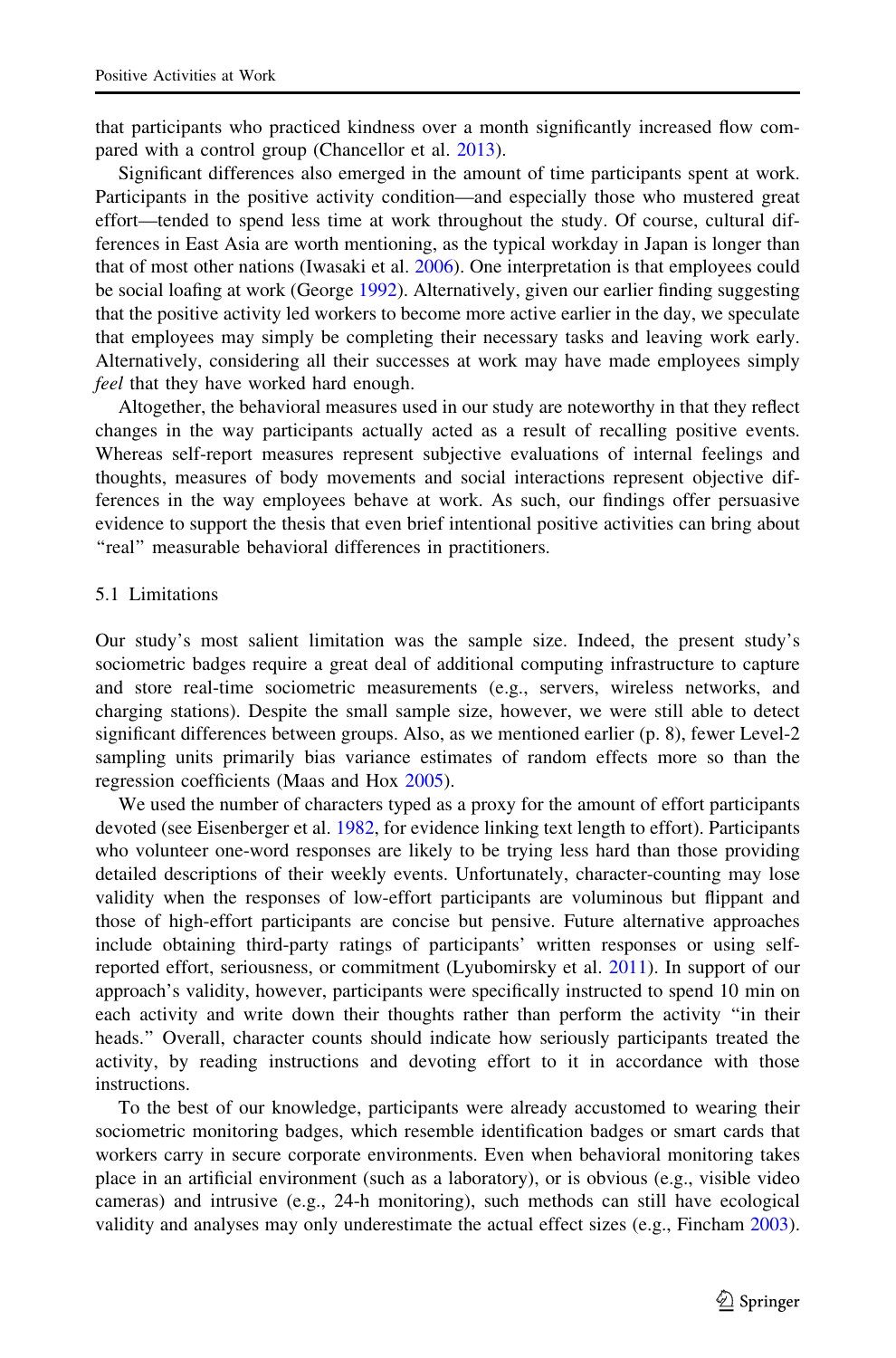In contrast, the present study's sociometric badges were worn in workers' normal working environments over months and are relatively small and unobtrusive.

As discussed earlier, changes in behavior (i.e., activity patterns, time spent in face-toface interaction, and time spent at work) are not necessarily positive or negative. Because the participants who practiced recalling positive events at work did become happier and reported marginally more flow, we interpreted their subsequent behavioral shifts with that emotional context in mind. However, given the robust association between social interaction and happiness, our social interaction finding (and its interpretation) may seem at odds with prior literature.

We contend that context can help illuminate the valence of behavioral patterns. For example, suppose Dan practiced recalling positive events, while Tom practiced a neutral activity. Relative to Tom, Dan became happier and then drove his car more miles over the next week. Although ample evidence links commuting with *reduced* happiness, we would speculate that as Dan felt happier, he felt more energetic and chose to actively engage in more activities—including driving. However, as evident in this analogy, the results obtained could be highly dependent on context (i.e., American car culture) and the level and type of driving involved (e.g., whether Dan's extra driving compounded his daily commute or marked a simple pleasure). Similarly, we argue that, although our results may be highly dependent on the context of the study and the sample of participants, the behavioral differences observed could be indicative of broader patterns of positive changes and are worth investigating and reporting.

Finally, given the small sample size, we were unable to compare participants on demographic factors that may have affected the success of the intervention (e.g., gender, work roles). Although most individual difference concerns are eliminated due to random assignment to groups, others factors might not be fully represented in our sample. For example, our sample was entirely composed of employees at a single Japanese engineering firm, so the generalizability to other Japanese workers may be limited. Additionally, our sample was predominately male. The nature of the workplace (i.e., engineering firm) and the fact that participants were male could mean that our results are dependent on this context—especially in regard to decreased social interaction. Furthermore, researchers posit that individual characteristics should moderate the effectiveness of happiness-promoting interventions (Layous and Lyubomirsky [2014\)](#page-15-0), and active research continues in this area. In sum, although our study represents an important first step in understanding positive activities within a Japanese workplace, the small sample size of employees from one firm does not allow for broad generalizations. In the future, researchers should ensure that participants' sex is balanced and recruit workers from a variety of industries.

#### 5.2 Concluding Remarks and Future Questions

Although the systematic investigation of happiness-boosting activities has blossomed in the past decade, investigators are still accumulating evidence that sustainable happiness is possible and identifying the specific mechanisms that bring it about. First and foremost, our study presents more evidence that brief positive activities can produce changes that persist over several months. Positive activity interventions conducted over longer time periods, such as one or more years, would provide even more compelling evidence for the durability of well-being and behavioral boosts.

New technology now offers an array of objective behavioral variables to complement self-reports. The present study offers an imperfect, but notable contribution to psychological research (see Rozin [2009](#page-16-0)) by integrating unobtrusive behavioral measures rather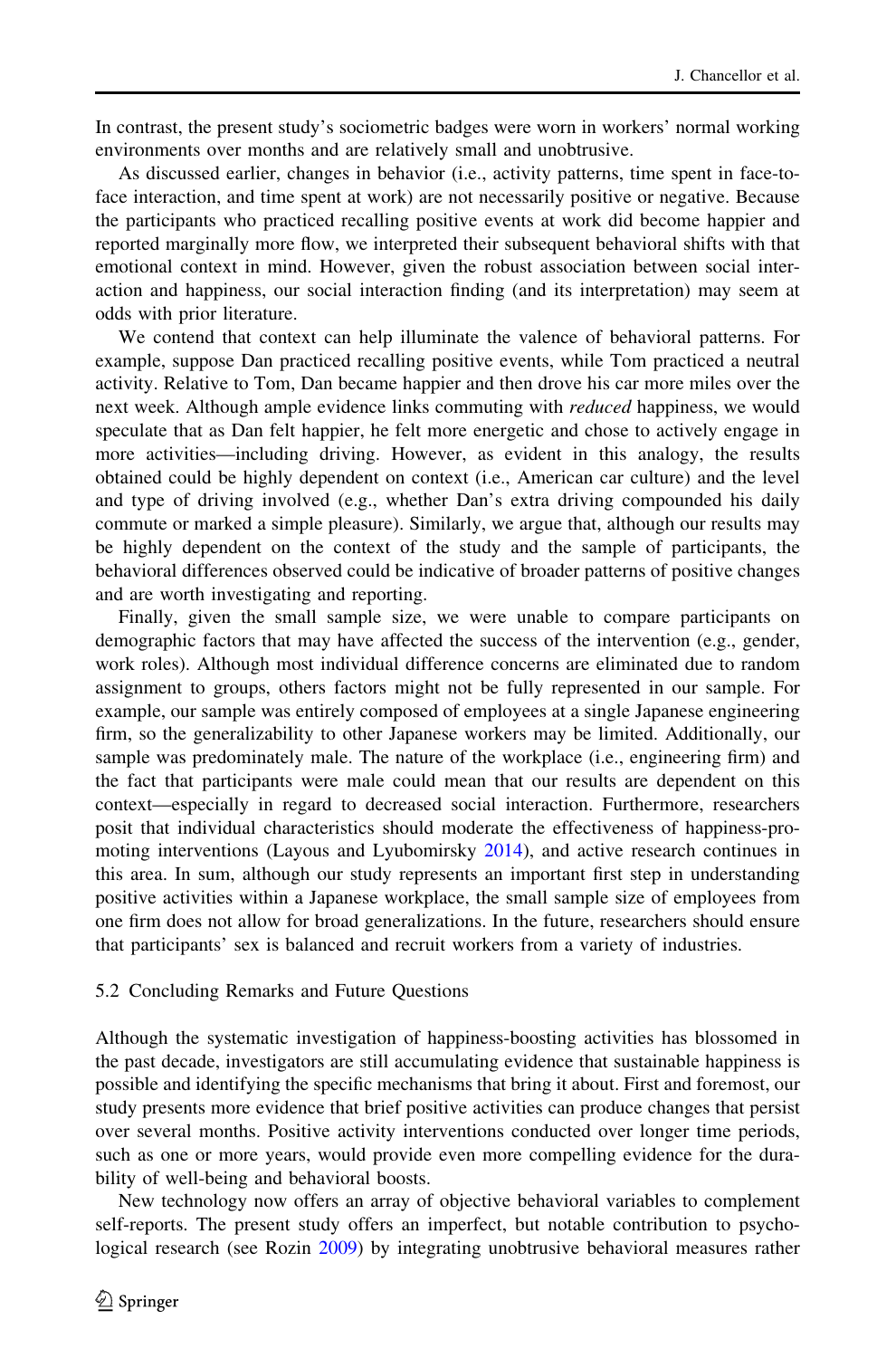<span id="page-14-0"></span>than relying exclusively on self-reports (Baumeister et al. 2007). We believe that researchers need both behavioral and subjective measures to fully understand their participants' experiences. Behavioral measures do not, however, by themselves, indicate valence: Changes in social interaction and movement could reflect shifts that are advantageous, counterproductive, or neutral. For example, the manner by which we measured our participants' time at work—using behavioral activity level—does not necessarily indicate that the time was productive. Future researchers may wish to replicate our findings with more nuanced measures of devotion to work or quality of work time, as well as with additional subjective reports, which may help decipher, for example, whether employees' high levels of movement reflect their ''jumping for joy'' or being ''hopping mad.''

Notably, we employed a Japanese sample, bolstering the generalizability of previous studies that relied primarily on Western samples. Of course, to more fully understand cultural differences in practicing positive activities, future studies need to use multiple cross-cultural samples practicing the same activity (for example, Boehm et al. 2011; Layous et al. [2013\)](#page-15-0). In addition, our study was conducted in an occupational setting, a relatively new and important frontier in research involving the effects of targeted interventions on sustainable well-being. Our findings show that even short-term positive activities can help employees be happier and potentially more productive and more engaged at work. As happiness promotes career success (see Boehm and Lyubomirsky 2008, for a review), we believe employers should view boosting workers' well-being and productivity as complementary goals. Because employed adults spend many of their waking hours at work, psychologists looking to design practices and environments that foster well-being should make research in occupational settings a high priority.

Simple, inexpensive, efficacious interventions, like the one used in the present study, can boost employees' happiness, mental health, and productivity. As a contrast, occupational or personal interventions guided by a coach, therapist, or consultant are typically costly and time consuming. Positive activities, however, represent self-administered interventions that are relatively convenient and hassle-free, can be delivered through the Internet for a relatively trivial cost, are brief and non-stigmatizing, and scale exponentially to service a large number of people (i.e., without the need of adding more trained personnel). Although brief intentional activities such as recalling positive events—or writing gratitude letters or doing acts of kindness—sometimes seem trivial, such activities stand the best chance of fostering substantial positive changes in not just individuals, but entire communities and workplaces.

## **References**

- Ara, K., Sato, N., Tsuji, S., Wakisaka, Y., Ohkubo, N., Horry, Y. et al. (2009). Predicting flow state in daily work through continuous sensing of motion rhythm. Paper presented at the Sixth International Conference on Networked Sensing Systems, Carnegie Mellon University.
- Baron, R. A. (1990). Environmentally induced positive affect: Its impact on self-efficacy, task performance, negotiation, and conflict. Journal of Applied Social Psychology, 20, 368–384.
- Baumeister, R. F., Vohs, K. D., & Funder, D. C. (2007). Psychology as the science of self-reports and finger movements. Whatever happened to actual behavior? Perspectives on Psychological Science, 2, 396–403.
- Boehm, J. K., & Lyubomirsky, S. (2008). Does happiness promote career success? Journal of Career Assessment, 16, 101–116.
- Boehm, J. K., Lyubomirsky, S., & Sheldon, K. M. (2011). A longitudinal experimental study comparing the effectiveness of happiness-enhancing strategies in Anglo Americans and Asian Americans. Cognition and Emotion, 25, 1263–1272.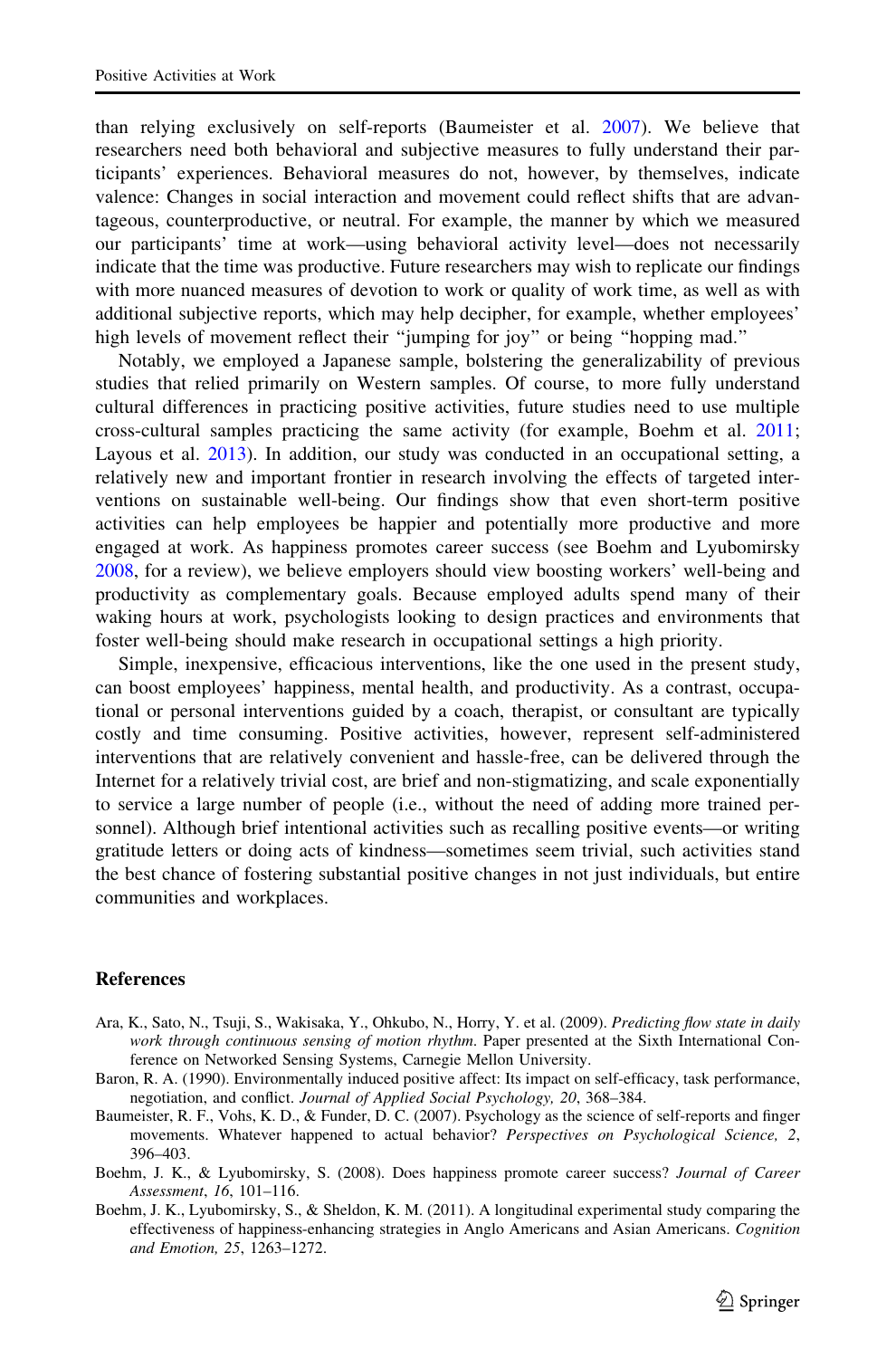- <span id="page-15-0"></span>Brunstein, J. C. (1993). Personal goals and subjective well-being: A longitudinal study. Journal of Personality and Social Psychology, 5, 1061–1070.
- Central Intelligence Agency. (2011). The world factbook: Japan. Retrieved from, [https://www.cia.gov/](https://www.cia.gov/library/publications/the-world-factbook/geos/ja.html) [library/publications/the-world-factbook/geos/ja.html](https://www.cia.gov/library/publications/the-world-factbook/geos/ja.html).
- Chancellor, J., Bao, K. J., & Lyubomirsky, S. (2013). Ripples of generosity in the workplace: The benefits of giving, getting, and glimpsing. Manuscript under review.
- Connolly, J. J., & Viswesvaran, C. (2000). The role of affectivity in job satisfaction: A meta-analysis. Personality and Individual Differences, 29, 265–281.
- Costa, P. T, Jr, & McCrae, R. R. (1980). Influence of extraversion and neuroticism on subjective well-being: Happy and unhappy people. Journal of Personality and Social Psychology, 38, 668–678.
- Cropanzano, R., & Wright, T. A. (1999). A 5-year study of change in the relationship between well-being and job performance. Consulting Psychology Journal: Practice and Research, 51, 252–265.
- Csikszentmihalyi, M. (1990). Flow: The psychology of optimal experience. New York: Harper and Row.
- Diener, E. (2000). Subjective well-being: The science of happiness and a proposal for a national index. American Psychologist, 55, 34–43.
- Diener, E., & Diener, M. (1995). Cross-cultural correlates of life satisfaction and self-esteem. Journal of Personality and Social Psychology, 68, 653–663.
- Diener, E., & Suh, E. (1999). National differences in subjective well-being. In D. Kahneman, E. Diener, & N. Schwarz (Eds.), Well-being: The foundations of hedonic psychology (pp. 434–452). New York: Russell Sage Foundation.
- Eisenberger, R., Masterson, F. A., & McDermitt, M. (1982). Effects of task variety on generalized effort. Journal of Educational Psychology, 74, 499–505.
- Emmons, R. A., & McCullough, M. E. (2003). Counting blessings versus burdens: An experimental investigation of gratitude and subjective well-being in daily life. Journal of Personality and Social Psychology, 84, 377–389.
- Emmons, R. A., & Mishra, A. (2011). Why gratitude enhances well-being: What we know, what we need to know. In K. M. Sheldon, T. B. Kashdan, & M. F. Steger (Eds.), Designing positive psychology: Taking stock and moving forward (pp. 248–264). New York: Oxford University Press.
- Fahrenberg, J., Myrtek, M., Pawlik, K., & Perrez, M. (2007). Ambulatory assessment-monitoring behavior in daily life settings. European Journal of Psychological Assessment, 23, 206–213.
- Feingold, A. (2009). Effect sizes for growth-modeling analysis for controlled clinical trials in the same metric as for classical analysis. Psychological Methods, 14, 14–53.
- Fincham, F. D. (2003). Marital conflict correlates, structure, and context. Current Directions in Psychological Science, 12, 23–27.
- Fisher, C. D. (2010). Happiness at work. International Journal of Management Reviews, 12, 384–412.
- Fortune Global 500 (2012). Retrieved from, [http://money.cnn.com/magazines/fortune/global500/2012/full\\_](http://money.cnn.com/magazines/fortune/global500/2012/full_list/) [list/.](http://money.cnn.com/magazines/fortune/global500/2012/full_list/)
- George, J. M. (1992). Extrinsic and intrinsic origins of perceived social loafing in organizations. Academy of Management Journal, 35, 191–202.
- Hamilton, M. (1960). A rating scale for depression. Journal of Neurology, Neurosurgery and Psychiatry, 23, 56.
- Hurd, M., & Rohwedder, S. (2010). Effects of the financial crisis and great recession on American households (Rand Working Paper WR-810). Retrieved from, [http://130.154.3.8/content/dam/rand/pubs/](http://130.154.3.8/content/dam/rand/pubs/working_papers/2010/RAND_WR810.pdf) [working\\_papers/2010/RAND\\_WR810.pdf](http://130.154.3.8/content/dam/rand/pubs/working_papers/2010/RAND_WR810.pdf).
- Iwasaki, K., Takahashi, M., & Nakata, A. (2006). Health problems due to long working hours in Japan: Working hours, workers' compensation (karoshi), and preventive measures. Industrial Health, 44, 537–540.
- Kahneman, D., Krueger, A. B., Schkade, D. A., Schwarz, N., & Stone, A. A. (2004). A survey method for characterizing daily life experience: The day reconstruction method. Science, 306, 1776–1780.
- Kawakami, N., & Haratani, T. (1999). Epidemiology of job stress and health in Japan: Review of current evidence and future direction. Industrial Health, 37, 174.
- Kuttner, K. N., & Posen, A. S. (2001). The great recession: Lessons for macroeconomic policy from Japan. Brookings Papers on Economic Activity, 2001(2), 93–185.
- Layous, K., Lee, H. C., Choi, I., & Lyubomirsky, S. (2013). Culture matters when designing a successful positive activity: A comparison of the United States and South Korea. Journal of Cross-Cultural Psychology, 44, 1294–1303.
- Layous, K., & Lyubomirsky, S. (2014). The how, why, what, when, and who of happiness: Mechanisms underlying the success of positive activity interventions. In J. Gruber & J. Moscowitz (Eds.), Positive emotion: Integrating the light sides and dark sides (pp. 473–495). New York: Oxford University Press.